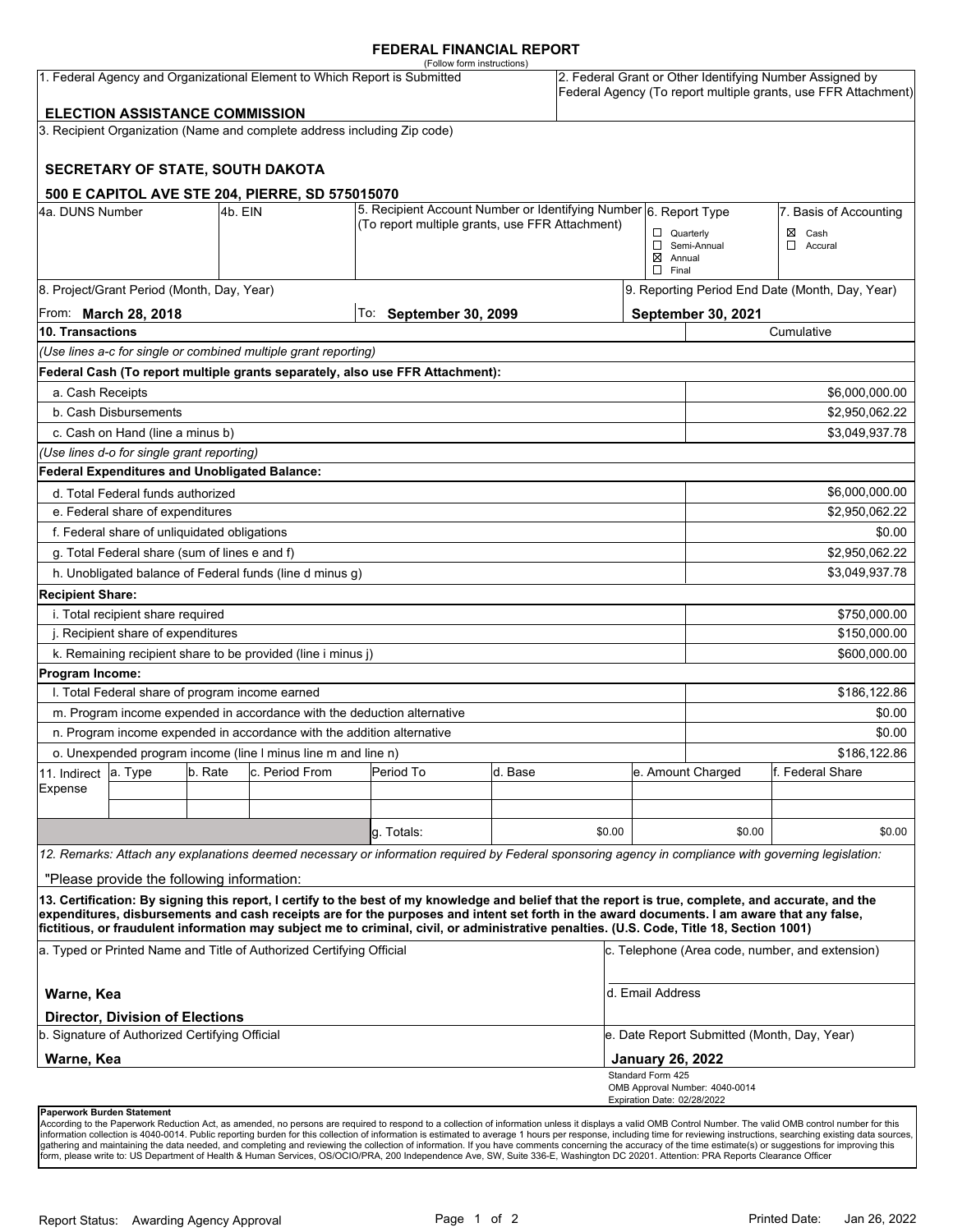#### **FEDERAL FINANCIAL REPORT**  (Additional Page)

# Federal Agency & Organization : ELECTION ASSISTANCE COMMISSION

Federal Grant ID Recipient Organization

| <b>DUNS Number</b><br><b>DUNS Status when Certified</b> |                                                                                                                                                                                                                                                                                        |
|---------------------------------------------------------|----------------------------------------------------------------------------------------------------------------------------------------------------------------------------------------------------------------------------------------------------------------------------------------|
| <b>EIN</b>                                              |                                                                                                                                                                                                                                                                                        |
| <b>Reporting Period End Date</b>                        | $\therefore$ September 30, 2021                                                                                                                                                                                                                                                        |
| <b>Status</b>                                           | : Awarding Agency Approval                                                                                                                                                                                                                                                             |
| <b>Remarks</b>                                          | $\therefore$ "Please provide the following information:                                                                                                                                                                                                                                |
|                                                         | State interest earned (current fiscal year): \$0<br>State interest expended (current fiscal year): \$0<br>Program income earned (current fiscal year): \$0<br>Program income earned breakdown (current fiscal year): \$ N/A<br>Program income expended (current fiscal year): \$0<br>π |

**Federal Agency Review** 

Reviewer Name Phone # Email Review Date Review Comments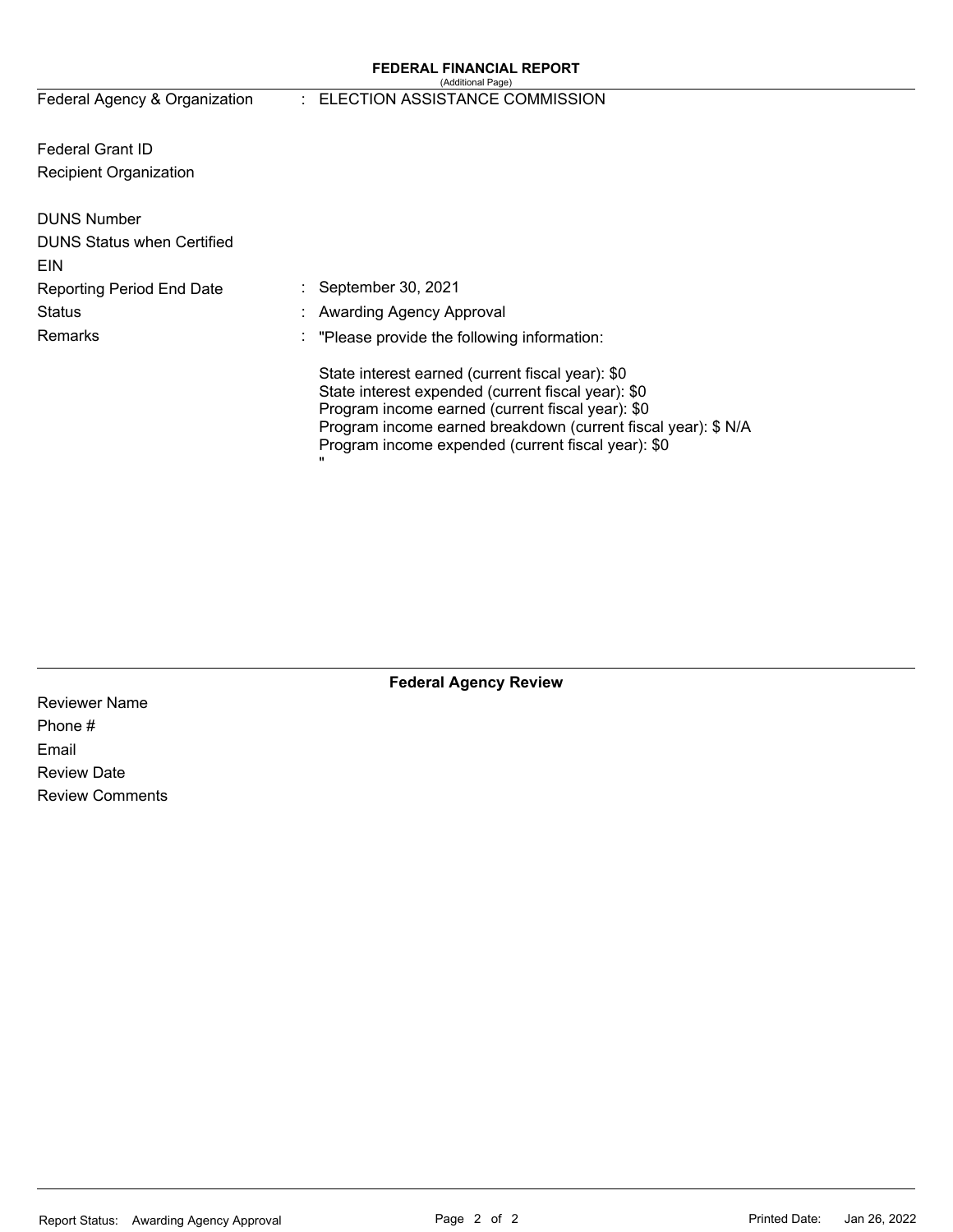# 2021-2022 EAC Progress Report

## 3. EAC Progress Report

#### **1. State or Territory:**

South Dakota

## **2. Grant Number:**

## **3. Report:**

Annual (Oct 1 - Sept 30)

## **4. Grant:**

Election Security

#### **5. Reporting Period Start Date**

10/01/2020

## **6. Reporting Period End Date**

09/30/2021

## 4. Progress and Narrative

7. Describe in detail what happened during this reporting period and explain how you implemented the approved grant activities in accordance with your State Plan/Program Narrative. (*Note: Your activities should align with your Grant Cost Categories Table.)*

No grant expenses were incurred during this reporting period.

8. Describe any significant changes to your program during the project, including changes to your original State  **Plan/Program Narrative or favorable developments that improved program efficiency and/or service delivery.**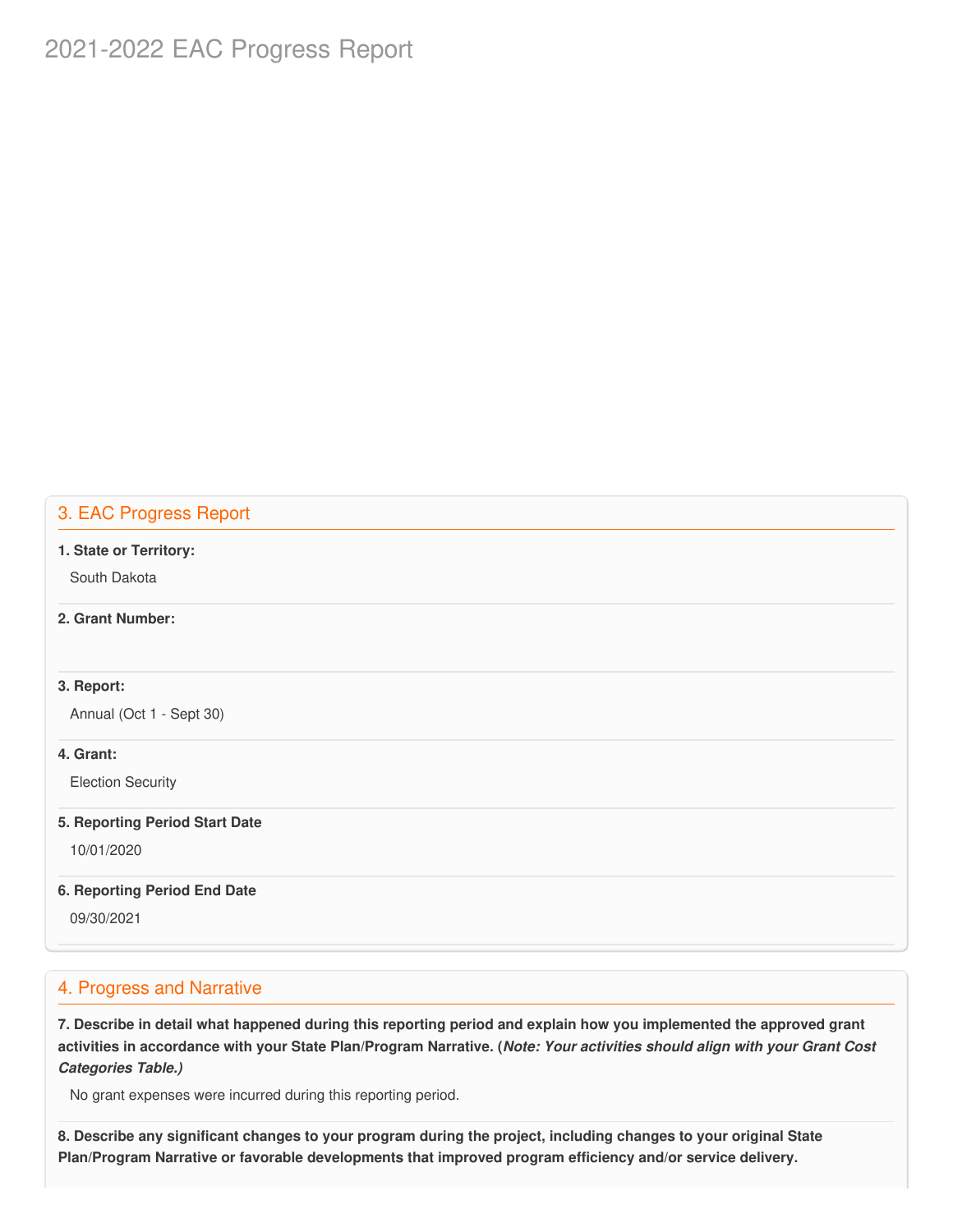N/A

#### **9. Issues Encountered:**

Describe all major issues that arose during the implementation of the project and the reasons why established goals were not met, if applicable. Address each issue separately and describe whether and how the issues were resolved. Also,  **briefly discuss the implications of any unresolved issues or concerns.**

N/A

 **10. Provide a description of any training conducted, including security training.**

N/A

**11. Subgrants:**

 **Did your office provide subawards to local jurisdictions during this reporting period?**

No

## **12. Match:**

## **Describe how you are meeting or have met the matching requirement.**

 Matching funds have been used to acquire updated election equipment for the counties. This equipment includes laptops, scanners, and automatic letter openers. This match activity will be reported in the upcoming FY22 Mid-Year Report as it was paid after September 30, 2021.

13. Report on the number and type of articles of voting equipment obtained with the funds. Include the amount expended  **on the expenditure table.**

N/A

# 5. Expenditures

# **14. Current Period Amount Expended and Unliquidated Obligations**

# **GRANT COST CATEGORIES - FEDERAL**

 Voting Equipment and Processes: : \$0 Post-Election Auditing: : \$0 Voter Registration Systems: : \$0 Cyber Security: : \$0 Voter Education/Communications: : \$0 Accessibility: : \$0 Staffing: : \$0 Training: : \$0 Subgrants: : \$0 Indirect Costs (If applicable, FFR Line 11): : \$0 Unliquidated Obligations (If applicable, FFR Line 10f): : \$0 Other (Specify below) : \$0 Other (Specify below) : \$0 Other (Specify below) : \$0 Total : \$0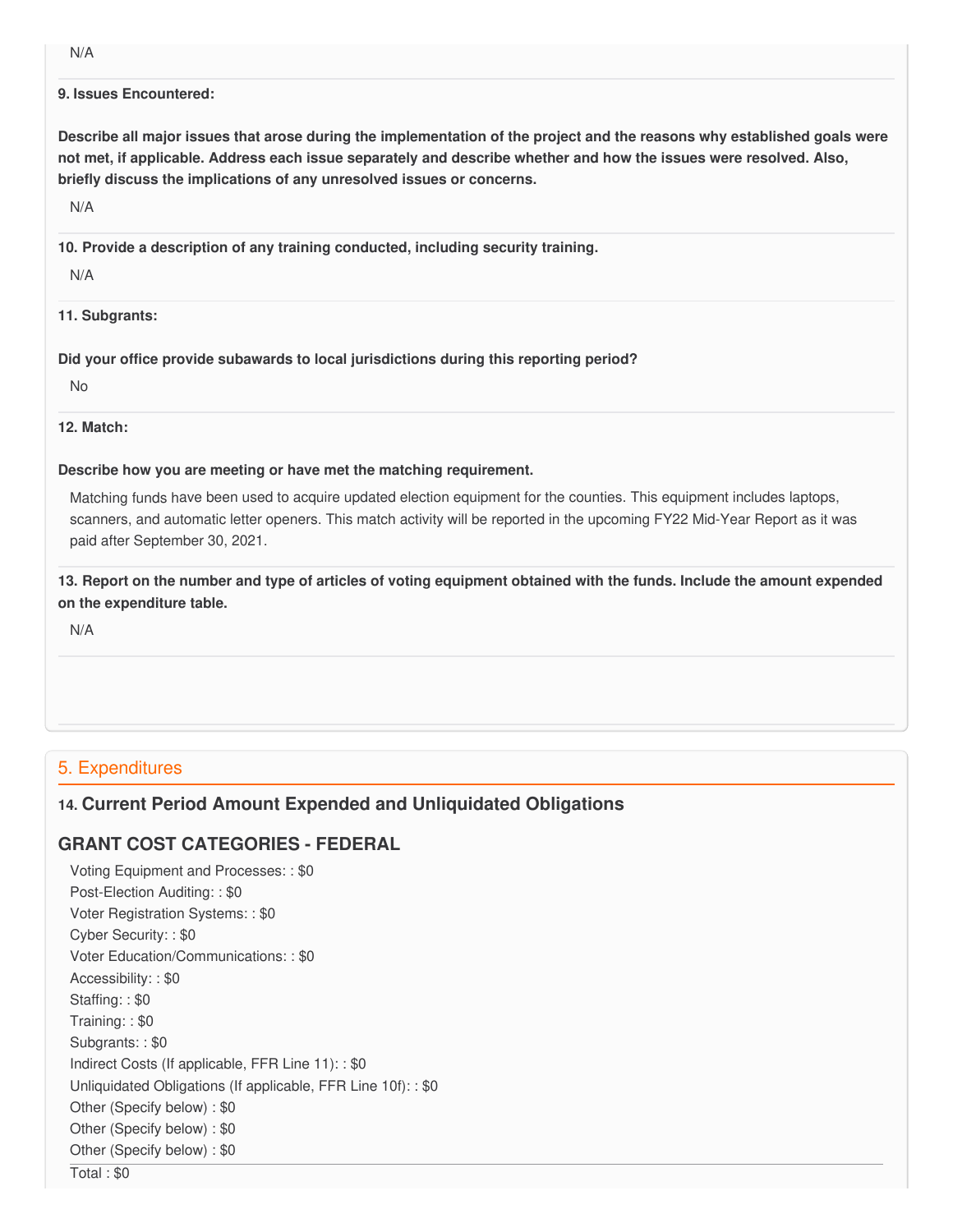# **15. GRANT COST CATEGORIES - MATCH**

 Voting Equipment and Processes: : \$0 Post-Election Auditing: : \$0 Voter Registration Systems: : \$0 Cyber Security: : \$0 Voter Education/Communications: : \$0 Accessibility: : \$0 Staffing: : \$0 Training: : \$0 Subgrants: : \$0 Indirect Costs (If applicable, FFR Line 11): : \$0 Unliquidated Obligations (If applicable, FFR Line 10f): : \$0 Other (Specify below) : \$0 Other (Specify below) : \$0 Other (Specify below) : \$0 Total : \$0 **Comments:**

# 7. Expenditures

#### **16. Confirm Total Grant Expenditure Amounts**

 Federal : \$0 Match : \$0

Total : \$0

 **OMB CONTROL NUMBER: 3265-0020**

## 8. Certification

 **Name and Contact of the authorized certifying official of the recipient.**

#### **First Name**

Jason

#### **Last Name**

Lutz

## **Title**

Deputy Secretary of State

**Phone Number** 

**Email Address**